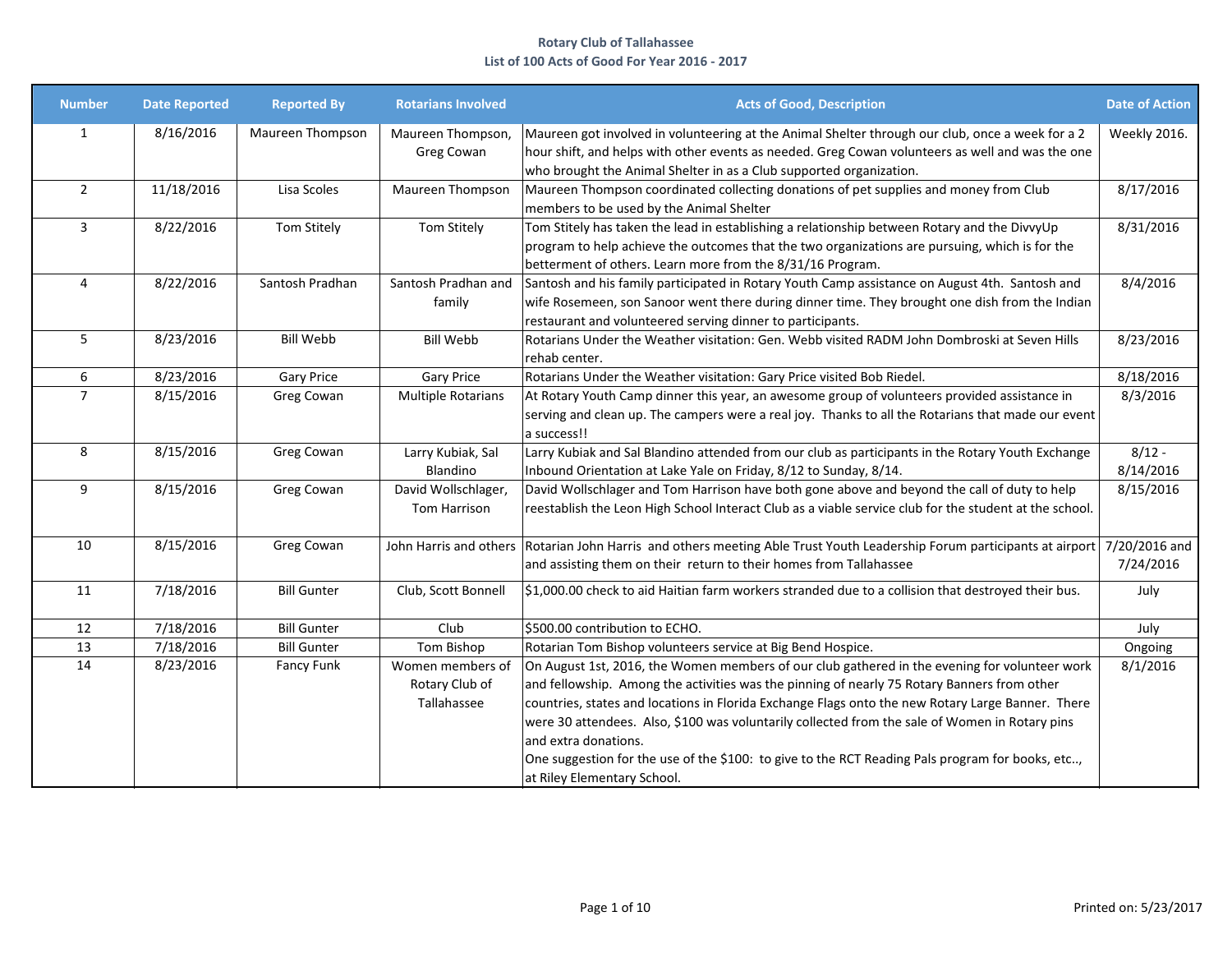| <b>Number</b> | <b>Date Reported</b> | <b>Reported By</b>             | <b>Rotarians Involved</b>                                                                                               | <b>Acts of Good, Description</b>                                                                                                                                                                                                                                                                                                                                                                                                                                                                                                                                                                                                                                                                                                                                                                                                                                                                                                                                     | <b>Date of Action</b> |
|---------------|----------------------|--------------------------------|-------------------------------------------------------------------------------------------------------------------------|----------------------------------------------------------------------------------------------------------------------------------------------------------------------------------------------------------------------------------------------------------------------------------------------------------------------------------------------------------------------------------------------------------------------------------------------------------------------------------------------------------------------------------------------------------------------------------------------------------------------------------------------------------------------------------------------------------------------------------------------------------------------------------------------------------------------------------------------------------------------------------------------------------------------------------------------------------------------|-----------------------|
| 15            | 8/8/2016             | Pat Hogan                      | Pat Hogan and other<br><b>Westminster Oaks</b><br>residents                                                             | Beginning his 54th year as a member of the RCT, Pat Hogan and two of his Westminster Oaks<br>resident colleagues received Leading Age Florida's Distinguished Service Award recently in Boca<br>Raton. It is the statewide group's most prestigious award, rendered for extraordinary service on<br>behalf of elders at the state level. Leading Age Florida Chair Josh Ashby said:<br>This group has had a profound impact on its community and the State of Florida due to the<br>excellence in advocacy (on behalf of residents with Alzheimer's and other memory disorders)<br>demonstrated by each of its founding members. This program is a shining example of the positive<br>effect that giving time, energy, passion and expertise can have on improving the quality of life for<br>those living with memory disorders such as Alzheimer's disease."<br>It was the fourth national and state recognition for the Westminster Alzheimer's Action Group this | August                |
| 16            | 8/10/2016            | <b>Bill Gunter</b>             | Club                                                                                                                    | year.<br>The Rotary Club of Tallahassee presented a check donation to the Able Trust Foundation in support<br>of the Youth Leadership Forum.                                                                                                                                                                                                                                                                                                                                                                                                                                                                                                                                                                                                                                                                                                                                                                                                                         | 8/10/2016             |
| 17            | 8/30/2016            | Bill Gunter, Armando<br>Zapata | Club                                                                                                                    | To help provide clean water to families in Mexico, the Rotary Club of Tallahassee will present a<br>check for \$4,000 donation and is seeking a matching District donation of another \$4,000 to the<br>Water Harvesting Project in San Miguel de Allende in Mexico.                                                                                                                                                                                                                                                                                                                                                                                                                                                                                                                                                                                                                                                                                                 | TBD                   |
| 18            | 9/6/2016             | <b>Bill Gunter</b>             | Rotary District Grant<br>and Jim Ryan                                                                                   | The District Grant of \$1400 and Rotarian Jim Ryan's \$1000 donation are pooled for a \$2400<br>donation to United Way to fund the Reading Pals Program for 2016-2017 school year and for<br>purchase of books.                                                                                                                                                                                                                                                                                                                                                                                                                                                                                                                                                                                                                                                                                                                                                      | September             |
| 19            | 9/6/2016             | <b>Bill Gunter</b>             |                                                                                                                         | Kelley and Linda Phillips The Phillips established an annual Bridget Phillips scholarship grant, in honor of their daughter.<br>Each year it is awarded to the most outstanding undergraduate history major to enable them to do<br>additional research in their field of study. Kelley and Linda Phillips have received their 29th letter<br>of thanks from their 29th recipient, Brennon Monaco.                                                                                                                                                                                                                                                                                                                                                                                                                                                                                                                                                                   | Annually              |
| 20            | 9/13/2016            | <b>Bill Gunter</b>             | Sal Blandino, Larry<br>Kubiak, Russell Daws                                                                             | The Tallahassee Museum, through Rotarian Russell Daws, hosted the Rotary Youth Exchange<br>Students in a weekend of Tree-to-Tree Ziplining adventure.                                                                                                                                                                                                                                                                                                                                                                                                                                                                                                                                                                                                                                                                                                                                                                                                                | 9/10/2016             |
| 21            | 9/19/2016            | Greg Cowan                     | Lee Wagner, Ivan<br>Johnson, Sal Blandino,<br>David Mullins, Jim<br>Dincalci, Tawainga<br>Katsvairo, Manny<br>Hernandez | The Rotary Mentoring committee has kicked off activities for 2016-17 school year and are actively<br>organizing, enlisting mentors, and preparing mentees who will benefit from meaningful<br>relationships with volunteer mentors.                                                                                                                                                                                                                                                                                                                                                                                                                                                                                                                                                                                                                                                                                                                                  | 2016-17               |
| 22            | 9/21/2016            | Manny Hernandez                | Larry Kubiak                                                                                                            | Larry Kubiak donated a brand-new video camera to the club to allow the recording of program<br>speeches, events, and other club business. The video camera is equipped with a tripod and 64 GB<br>digital storage card.                                                                                                                                                                                                                                                                                                                                                                                                                                                                                                                                                                                                                                                                                                                                              | 9/21/2016             |
| 23            | 10/17/2016           | Jim Ryan                       | Club                                                                                                                    | There are seven club members every week that volunteer are Reading Pals in the program that<br>provides one hour reading assistance through one-on-one reading mentoring at Riley Elementary<br>School.                                                                                                                                                                                                                                                                                                                                                                                                                                                                                                                                                                                                                                                                                                                                                              | Weekly 2016-<br>2017  |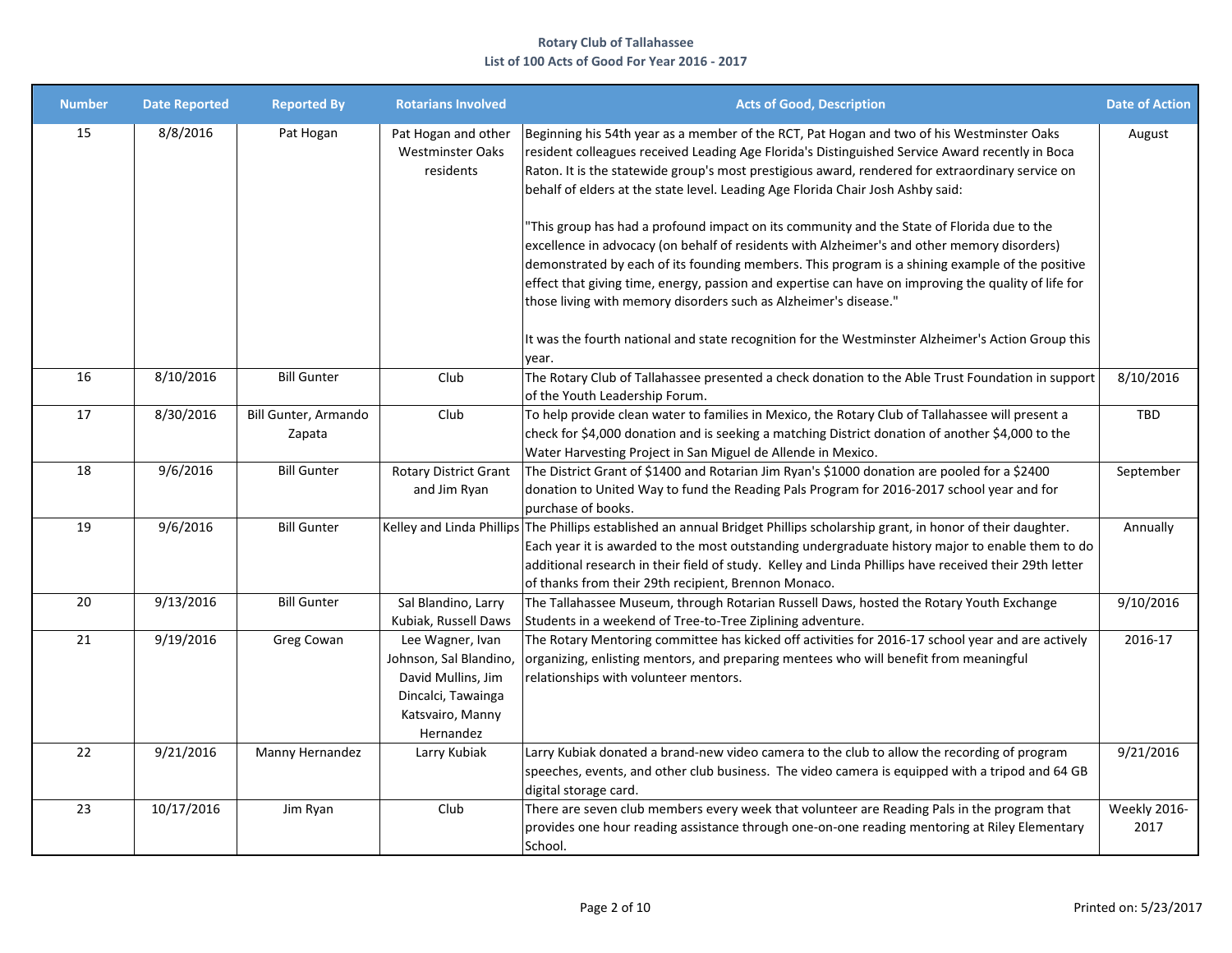| <b>Number</b> | <b>Date Reported</b> | <b>Reported By</b>    | <b>Rotarians Involved</b>                         | <b>Acts of Good, Description</b>                                                                                                                                                                                                                                                                                                                                                                                                                                                                                                                                                                                                                     | <b>Date of Action</b>                                    |
|---------------|----------------------|-----------------------|---------------------------------------------------|------------------------------------------------------------------------------------------------------------------------------------------------------------------------------------------------------------------------------------------------------------------------------------------------------------------------------------------------------------------------------------------------------------------------------------------------------------------------------------------------------------------------------------------------------------------------------------------------------------------------------------------------------|----------------------------------------------------------|
| 24            | 10/17/2016           | Jim Ryan              | Club                                              | Club members, around 30 volunteers packed 346 bags of food for children at Riley Elementary<br>School on Saturday, October 15th at Second Harvest of the Big Bend. This activity recurs every<br>month.                                                                                                                                                                                                                                                                                                                                                                                                                                              | Monthly 2016-<br>2017.                                   |
| 25            | 10/17/2016           | Jim Ryan              | Kim Koutnik and club<br>members and<br>businesses | Kim Koutnik coordinated the Educational Items for Victims of Trafficking, where boxes for<br>educational supplies were placed at the meeting venue, the FSU Alumni Center, to collect items                                                                                                                                                                                                                                                                                                                                                                                                                                                          | 10/1/2016 to<br>10/31/2016                               |
| 26            | 10/17/2016           | Jim Ryan              | <b>Community Services</b><br>Committee            | Jim Ryan proposed and obtained approval to adopt the Change for Alzheimer's Research Trust<br>(CART) program, which donates 100% of collected money for research to find a cure for the<br>disease.                                                                                                                                                                                                                                                                                                                                                                                                                                                  | 10/17/2016<br>approval and<br>start of<br>implementation |
| 27            | 10/17/2016           | Santosh Pradhan       | Jim Ryan                                          | Mr. Ryan donated \$1000 to Rotary Foundation for an additional Shelter Box.                                                                                                                                                                                                                                                                                                                                                                                                                                                                                                                                                                          | 10/12/2016                                               |
| 28            | 10/17/2016           | Bobby Long            | Tiffany Baker, Bobby<br>Long                      | The Membership Committee hosted the New Member Wine and Cheese Reception on October 6,<br>2016, from 5:00 pm to 5:30 pm in the Gallery of Florida's Historic Capitol Museum. Club Secretary<br>graciously offered the venue and was able to provide a fun and educational setting for new and old<br>members alike, and take advantage of a program commemorating the passionate debate that was<br>had in the 1970s over whether or not to tear down the Historic Capitol.                                                                                                                                                                          | 10/6/2016                                                |
| 29            | 11/14/2016           | Lori McCall           | Dr. Ron Saff                                      | Dr. Ron Saff was part of an effort to test water in Leon County Schools for lead. He also discussed<br>his concerns about lead in water in the Tallahassee Democrat's segment called "Q and A."                                                                                                                                                                                                                                                                                                                                                                                                                                                      | 10/28/2016                                               |
| 30            | 11/8/2016            | Greg Cowan            | Interactors from Leon<br>High School              | The Interact Club of Leon High School participated in the Rotary Club of Tallahassee activities,<br>namely, the backpacking program on 11/19/2016, and the contributions to community projects,<br>such as ECHO canned food drive, and CART.                                                                                                                                                                                                                                                                                                                                                                                                         | 11/19/2016 -<br>11/23/2016                               |
| 31            | 11/16/2016           | Jim Ryan              | Club                                              | The Club's yearly practice of arranging for a reduced menu for the Wednesday before Thanksgiving<br>meeting day, and the allocation of the price difference to charitable projects is put into motion<br>again in 2016.                                                                                                                                                                                                                                                                                                                                                                                                                              | 11/16/2016                                               |
| 32            | 11/16/2016           | Nancy Stepina-Robison |                                                   | Nancy Stepina-Robison   Nancy helped to coordinate the Meals on Wheels delivery on Veteran's Day through Blessed<br>Sacrament Church.                                                                                                                                                                                                                                                                                                                                                                                                                                                                                                                | 11/11/2016                                               |
| 33            | 11/16/2016           | Manny Hernandez       | Maggie Schultz                                    | Maggie Schultz is currently hosting our Rotary Youth Exchange student Toko, in her home and is<br>providing not only residential assistance but also cultural immersion.                                                                                                                                                                                                                                                                                                                                                                                                                                                                             | September<br>2016 to May<br>2017                         |
| 34            | 11/17/2016           | Manny Hernandez       | Patriot Program<br>Committee                      | The Patriot Flag Program concluded its highly successful Flag Season for 2016. The committee<br>provides service to subscribing residents of Tallahassee by installing an American-made US Flag<br>mounted on a 10-ft. aluminum pole at their front yards. The service allows subscribers to display<br>their patriotism and respect for those who have paid the ultimate price for our freedom in this<br>country. The donations collected in exchange of the service is pooled with other club incoming<br>donations that fund projects such as the Honor Flight, Reading Pals, Second Harvest Backpacking<br>program, and other club initiatives. | May through<br>November 2016                             |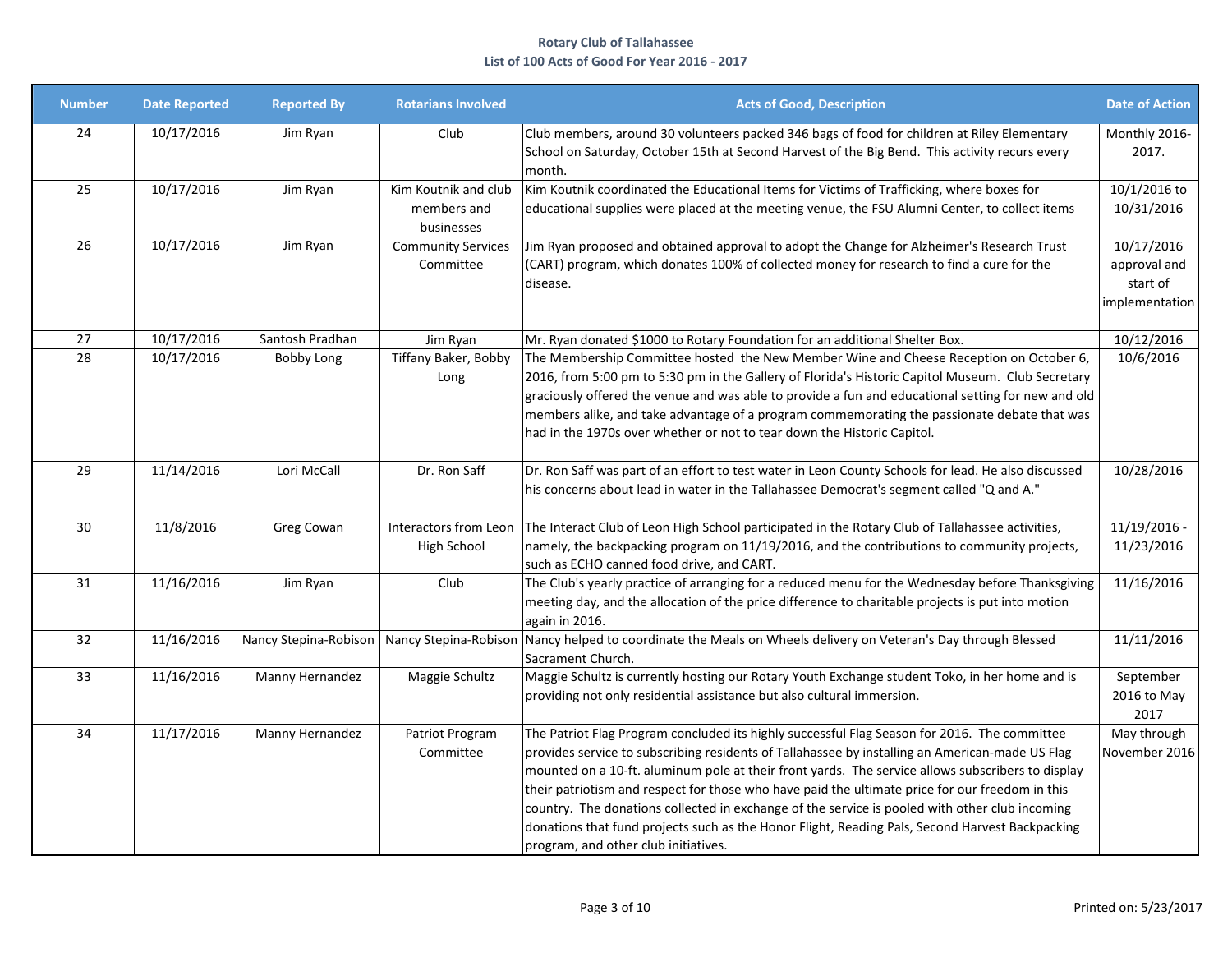| <b>Number</b> | <b>Date Reported</b> | <b>Reported By</b> | <b>Rotarians Involved</b>                                                     | <b>Acts of Good, Description</b>                                                                                                                                                                                                                                                                                                                                                  | <b>Date of Action</b> |
|---------------|----------------------|--------------------|-------------------------------------------------------------------------------|-----------------------------------------------------------------------------------------------------------------------------------------------------------------------------------------------------------------------------------------------------------------------------------------------------------------------------------------------------------------------------------|-----------------------|
| 35            | 11/18/2016           | Lisa Scoles        | Greg Cowan, Ann<br>Kimbrough, Chad<br>McClellan and Nancy<br>Stepina-Robison  | Club members Greg Cowan, Ann Kimbrough, Chad McClellan and Nancy Stepina participated in a<br>bowling fundraiser for the Animal Shelter                                                                                                                                                                                                                                           | 8/21/2016             |
| 36            | 11/18/2016           | Lisa Scoles        | Walt Colon and Larry<br>Kubiak                                                | Walt Colon and Larry Kubiak arranged for toothbrushes and toothpaste to be donated and<br>included in the Backpack bags provided to kids at Riley Elementary                                                                                                                                                                                                                      | 9/17/2016             |
| 37            | 11/18/2016           | Lisa Scoles        | Rocky Bevis                                                                   | Rocky Bevis made a monetary donation to CART to match the proceeds from the first week of<br>donations to the CART program by Club members.                                                                                                                                                                                                                                       | 11/2/2016             |
| 38            | 11/21/2016           | Greg Cowan         | Larry Kubiak, daughter<br>Stephanie                                           | Larry Kubiak and his daughter Stephanie produced a high quality promotional video to serve as a<br>model presentation for the District 6940 efforts in the Rotary Youth Exchange. The video will serve<br>to educate our district clubs about hosting and sponsoring an exchange student through the new<br>emphasis on it as a \$25,000 scholarship awarded by the Rotary clubs. | November 2016         |
| 39            | 11/21/2016           | Fancy Funk         | Lucy Ho                                                                       | Lucy Ho made a monetary donation to CART to match the proceeds from the current week of<br>donations to the CART program by Club members.                                                                                                                                                                                                                                         | 11/9/2016             |
| 40            | 11/21/2016           | Fancy Funk         | Anonymous                                                                     | An anonymous Rotarian from our club made a monetary donation to CART to match the proceeds<br>from the current week of donations to the CART program by Club members.                                                                                                                                                                                                             | 11/16/2016            |
| 41            | 11/21/2016           | Greg Cowan         | Sal Blandino, Larry<br>Kubiak                                                 | Sal Blandino's leadership and commitment to the RYE program and his coordination of<br>parent/student interviews.                                                                                                                                                                                                                                                                 | 11/19/2016            |
| 42            | 11/21/2016           | Greg Cowan         | Anthony Hopson and<br><b>Andrew Elekes</b>                                    | Anthony Hopson's commitment, leadership, and follow-up on the crucial logistical issues<br>guaranteeing a successful RYLA for the year.                                                                                                                                                                                                                                           | 11/19/2016            |
| 43            | 11/21/2016           | Greg Cowan         | Tom Harrison and<br>David Wollschlager                                        | David Wollschlager's work to get the Interactors participating in club sponsored events.                                                                                                                                                                                                                                                                                          | 11/19/2016            |
| 44            | 11/21/2016           | Greg Cowan         | Mary Pankowski                                                                | Mary's leadership in the TCC New Start program to help deserving students receive a second<br>chance in getting their education and their lives back on track.                                                                                                                                                                                                                    | 11/21/2016            |
| 45            | 11/21/2016           | Greg Cowan         | Lee Wagner, Kelley<br>Phillips, Santosh<br>Pradhan, and Alan<br><b>Bowers</b> | Lee Wagner campaigned for additional mentors and was answered by the willing and capable<br>volunteers in Kelley, Santosh, and Alan.                                                                                                                                                                                                                                              | 11/9/2016             |
| 46            | 11/21/2016           | Mary Pankowski     | Joe Pankowski                                                                 | Joe donated \$1000 to help in the relief efforts of suffering people in Haiti, through the Hope for<br>Haiti organization headed by Rotarian Scott Bonnell.                                                                                                                                                                                                                       | 11/2/2016             |
| 47            | 11/23/2016           | Yvonne Brown       | Yvonne Brown                                                                  | Yvonne donated 2 FSU Men's Basketball vs. Winthrop tickets for auction with proceeds benefiting<br>lthe CART Fund.                                                                                                                                                                                                                                                                | 11/23/2016            |
| 48            | 11/28/2016           | <b>Eric Clark</b>  | <b>Eric Clark</b>                                                             | Rotarian Eric Clark became a Guardian ad Litem Volunteer on September 22, 2016.                                                                                                                                                                                                                                                                                                   | 9/26/2016             |
| 49            | 11/28/2016           | <b>Eric Clark</b>  | Eric Clark                                                                    | Rotarian Eric Clark volunteered as a baseball coach for 13-14 year-old league at Meridian Park this<br>fall.                                                                                                                                                                                                                                                                      | September<br>2016     |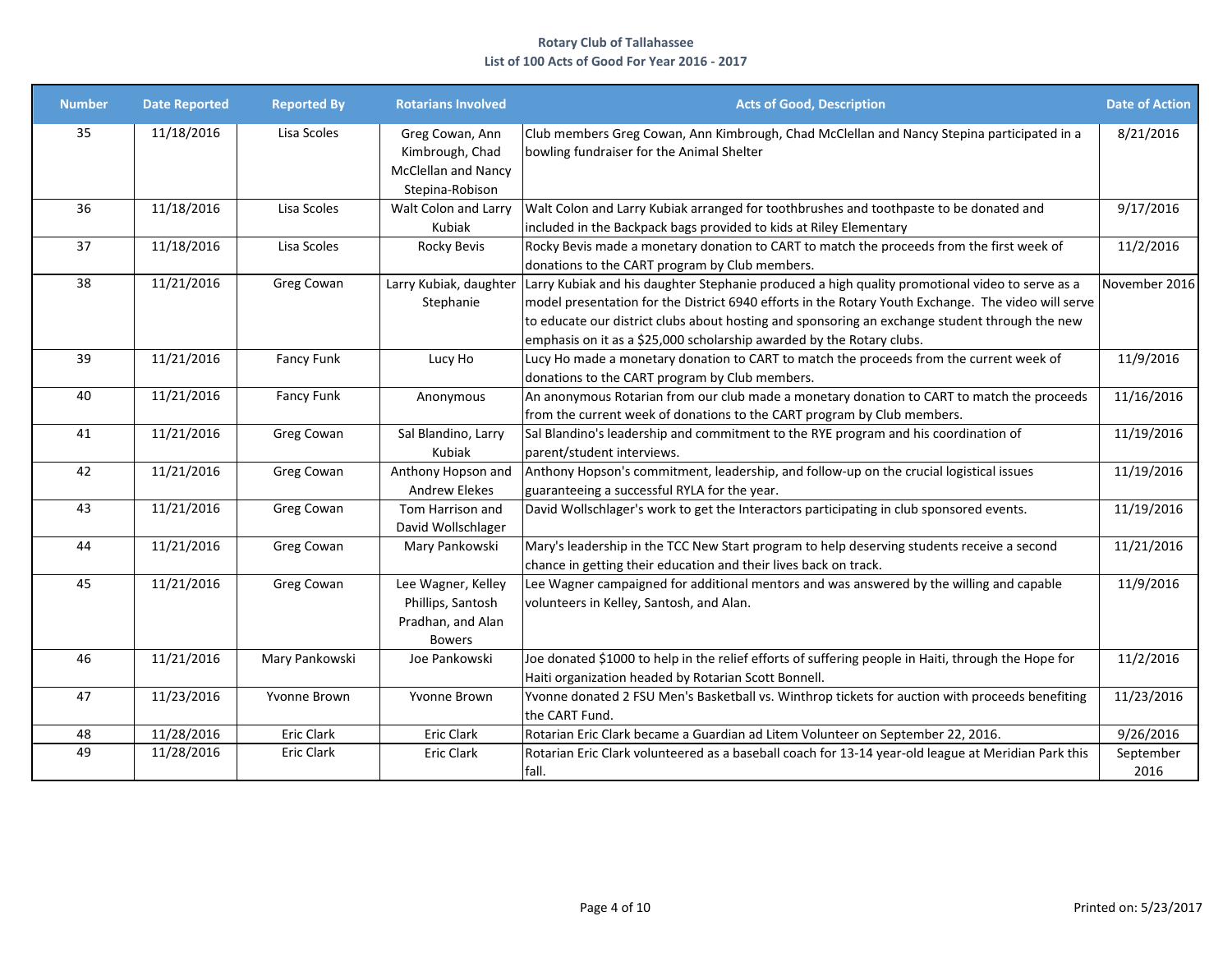| <b>Number</b> | <b>Date Reported</b> | <b>Reported By</b>     | <b>Rotarians Involved</b>                      | <b>Acts of Good, Description</b>                                                                                                                                                                                                                                                                                                                                                                                                                                                                                                                                                                                                                                                                                                                              | <b>Date of Action</b>                                      |
|---------------|----------------------|------------------------|------------------------------------------------|---------------------------------------------------------------------------------------------------------------------------------------------------------------------------------------------------------------------------------------------------------------------------------------------------------------------------------------------------------------------------------------------------------------------------------------------------------------------------------------------------------------------------------------------------------------------------------------------------------------------------------------------------------------------------------------------------------------------------------------------------------------|------------------------------------------------------------|
| 50            | 11/28/2016           | <b>Brett Ketcham</b>   | <b>Brett Ketcham</b>                           | Rotarian Brett Ketcham is currently the president of the Everhart Excellence Foundation, a 501c3,<br>which supports Gretchen Everhart School. This public school serves significantly mentally and<br>disabled students from Leon and surrounding counties. This school faces significant challenges that<br>$\alpha$ typical school does not. The organization is currently in the process of building a new<br>handicapped accessible park at the school. This park will not only serve the students but will be<br>open to the community during non-school hours. The school is located in an area of lower income<br>and with no access to a public park. The organization has raised in excess of \$150,000 and hope to<br>start construction next year. | 2016                                                       |
| 51            | 11/29/2016           | Jim Ryan               | Jim Ryan                                       | Mr. Ryan contributed a \$536 donation to the District Fund.                                                                                                                                                                                                                                                                                                                                                                                                                                                                                                                                                                                                                                                                                                   | June 2016                                                  |
| 52            | 11/29/2016           | Jim Ryan               | Jim Ryan                                       | The Rotary Club continued partnership with Second Harvest of the Big Bend, our "Signature<br>Project" with a \$1,000 donation.                                                                                                                                                                                                                                                                                                                                                                                                                                                                                                                                                                                                                                | June 2016                                                  |
| 53            | 11/29/2016           | Jim Ryan               | Jim Ryan                                       | The Rotary Club continued partnership with United Way and the Leon County Public Schools on<br>ReadingPals program, with a \$1,000 donation.                                                                                                                                                                                                                                                                                                                                                                                                                                                                                                                                                                                                                  | June 2016                                                  |
| 54            | 11/29/2016           | Jim Ryan               | Club                                           | The Rotary Club contributed a \$500 donation to ECHO.                                                                                                                                                                                                                                                                                                                                                                                                                                                                                                                                                                                                                                                                                                         | <b>July 2016</b>                                           |
| 55            | 11/29/2016           | Greg Cowan             | Mary Pankowski                                 | Providing leadership toward the success of the TCC New Start Scholarship. This scholarship helps<br>deserving students at TCC successfully complete their studies and gives them hope for a better<br>future.                                                                                                                                                                                                                                                                                                                                                                                                                                                                                                                                                 | Continuous with<br>financial<br>support<br>provided by the |
| 56            | 11/29/2016           | Yvonne Brown           | Yvonne Brown                                   | Yvonne donated 2 FSU Men's Basketball vs. Florida tickets for auction with proceeds benefiting the                                                                                                                                                                                                                                                                                                                                                                                                                                                                                                                                                                                                                                                            | RCT on Dec 7<br>11/29/2016                                 |
| 57            | 11/30/2016           | Yvonne Brown           | Jim Ryan                                       | CART Fund.<br>Jim Ryan made a monetary donation to the CART Fund to match the proceeds from the blue<br>buckets on 11/23/16.                                                                                                                                                                                                                                                                                                                                                                                                                                                                                                                                                                                                                                  | 11/23/2016                                                 |
| 58            | 11/30/2016           | Yvonne Brown           | Yvonne Brown                                   | Yvonne Brown made a monetary donation to the CART Fund to match the proceeds from the blue<br>buckets on 11/30/16.                                                                                                                                                                                                                                                                                                                                                                                                                                                                                                                                                                                                                                            | 11/30/2016                                                 |
| 59            | 12/6/2016            | <b>Bill Webb</b>       | <b>Bill Webb</b>                               | Gen. Webb visited a long-time Rotary Club member, Lee Elgin who is now on Hospice status, and is<br>not expected to last long. Bill is exploring ways to improve inflow of visitors and to provide the<br>Rotodome to Lee.                                                                                                                                                                                                                                                                                                                                                                                                                                                                                                                                    | 12/6/2016                                                  |
| 60            | 12/14/2016           | Chad McClellan         | Chad McClellan                                 | Rotarian Chad McClellan participated in a 5K run for the 2016 "Fun Run: Beyond the Burns" event.<br>http://beyondtheburns.com/                                                                                                                                                                                                                                                                                                                                                                                                                                                                                                                                                                                                                                | 12/10/2016                                                 |
| 61            | 12/14/2016           | Kim Koutnik            | Club                                           | As another RCT Anti-Human Trafficking initiative, a \$200.00 check was presented to<br>Porch Light, a transition safe home for trafficking victims, ages 13-17. The money will<br>used for a 5K run during January's Human Trafficking Awareness Month, whereby all<br>proceeds will go to Porch Light. The Rotary logo will be on the back of the 5K t-shirt for<br>the run.                                                                                                                                                                                                                                                                                                                                                                                 | 12/14/2016                                                 |
| 62            | 12/19/2016           | Jim Ryan, George Avant | George Avant,<br>Armando Zapata, Chris<br>Club | Salvation Army Bell Ringing on Dec. 9th, the Rotary Club of Tallahassee in total raised \$11,107.<br>Armando Zapata's team at Park Ave Publix won with over \$1900. Chris Edwards' team was second<br>Edwards, and the whole at Killearn Publix with over \$1600.                                                                                                                                                                                                                                                                                                                                                                                                                                                                                             | 12/9/2016                                                  |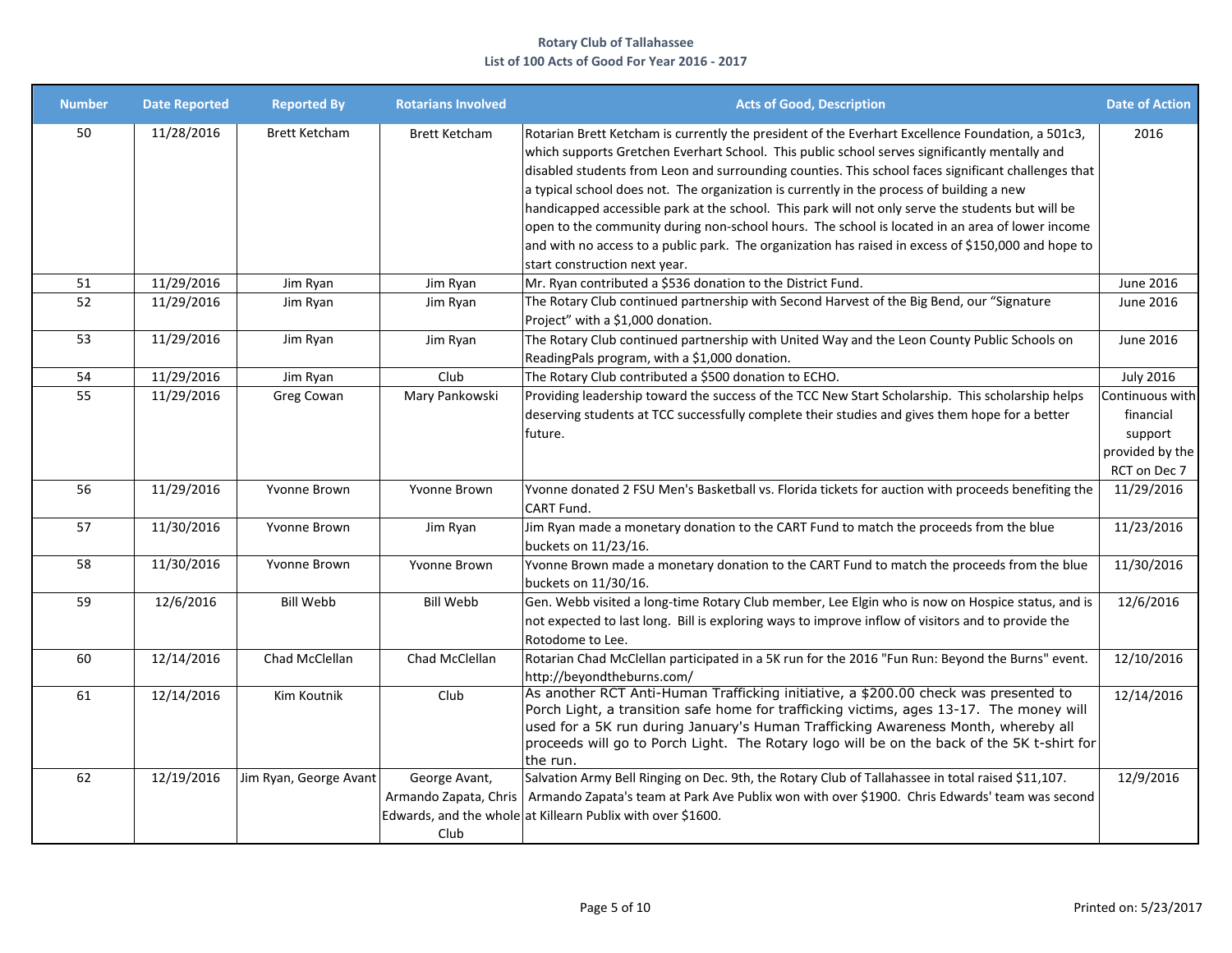| <b>Number</b> | <b>Date Reported</b> | <b>Reported By</b>    | <b>Rotarians Involved</b>                                                                                                                                                                   | <b>Acts of Good, Description</b>                                                                                                                                                                                                                                                                                                                                                         | <b>Date of Action</b> |
|---------------|----------------------|-----------------------|---------------------------------------------------------------------------------------------------------------------------------------------------------------------------------------------|------------------------------------------------------------------------------------------------------------------------------------------------------------------------------------------------------------------------------------------------------------------------------------------------------------------------------------------------------------------------------------------|-----------------------|
| 63            | 12/19/2016           | Jim Ryan              | Kim Koutnik                                                                                                                                                                                 | As a representative of Rotary, Kim Koutnik met with Public Defender's Office and Robin Hassler<br>Thompson, Attorney for the Big Bend Coalition Against Human Trafficking, finalizing details of the<br>training that will be administered for the Public Defender's Office on Human Trafficking in January.<br>This is a huge initiative in building partnerships in the process.       | 12/16/2016            |
| 64            | 12/19/2016           | Jim Ryan              | Yvonne Brown                                                                                                                                                                                | Yvonne Brown and her husband added a \$10,000 donation to the CART Campaign, which makes<br>the total collection \$14,370. \$4,370 collected in blue buckets at the Club meetings in November.                                                                                                                                                                                           | 12/16/2016            |
| 65            | 12/19/2016           | Jim Ryan              | Anonymous                                                                                                                                                                                   | A member of this Club donated \$500 to Toys for Tots.                                                                                                                                                                                                                                                                                                                                    | 12/7/2016             |
| 66            | 12/19/2016           | Jim Ryan              | Melvina MacDonald                                                                                                                                                                           | Melvina provided a generous \$100 donation to the Animal Shelter Foundation.                                                                                                                                                                                                                                                                                                             | 12/14/2016            |
| 67            | 12/20/2016           | Sherwood Brown        | Jack Chason<br>Marshall Cassedy<br>Marvin Goldstein on<br>the accordion<br>Bill Webb<br>Jim Ryan<br><b>Ruth Pryor</b><br>Larry Kubiak<br>John Harris<br><b>Gary Price</b><br>Sherwood Brown | The Rototones went Christmas Caroling on Friday 12/16, visited the following who are in need of<br>cheering up and fellowship:<br>- Shirley Marshall- Widow of Stan Marshall<br>- Lee Eglin<br>Ernest Doster and several others on their floor at Westminster Oaks<br>Rex Toothman and the dinner crowd at Cherry Laurel<br>Bob Riedel and about four of their house guests at his home. | 12/16/2016            |
| 68            | 12/20/2016           | Sherwood Brown        | Sherwood Brown                                                                                                                                                                              | Sherwood Brown led Christmas Caroling at the Florida Baptist Children's home on Monday (12/12)<br>joined by his firm's accounting department. This is something that the credit union does annually<br>for at least the last decade. They also fed them dinner and Santa brought gifts. Sherwood added a<br>little excitement by bringing my keyboard and leading the caroling.          | 12/12/2016            |
| 69            | 12/27/2016           | Yvonne Brown          | Yvonne Brown and<br>husband                                                                                                                                                                 | Yvonne Brown & husband donated \$2,600 to help the relief efforts in Haiti through Hope 2 Haiti,<br>headed by Rotarian Scott Bonnell.                                                                                                                                                                                                                                                    | 12/27/2016            |
| 70            | 1/3/2017             | Alan Bowers           | Alan Bowers and wife<br>Susan                                                                                                                                                               | Rotarian Alan Bowers and his wife donated privately to an informally adoptive mother of 15, who<br>lives in Gretna, FL. She has used the donated funds, \$500, to repair her van and provide Christmas<br>bags of food and toys for each of the 15 children.                                                                                                                             | 12/25/2016            |
| 71            | 1/3/2017             | <b>Eric Clark</b>     | Eric Clark and family                                                                                                                                                                       | Rotarian Eric Clark's family sponsored Christmas for a young man in foster care.                                                                                                                                                                                                                                                                                                         | 12/25/2016            |
| 72            | 1/3/2017             | Jim Ryan, Lisa Scoles | Club                                                                                                                                                                                        | Jim Ryan, representing the Rotary Club of Tallahassee, presented Rick Minor, CEO of Second<br>Harvest of the Big Bend, donation checks totaling \$1,000.                                                                                                                                                                                                                                 | 12/28/2016            |
| 73            | 1/16/2017            | Jim Ryan              | Club                                                                                                                                                                                        | A check for \$1,000 was received from the Blountstown Rotary Club on January 4, 2017 on behalf of<br>the CART Program led by the Rotary Club of Tallahassee's Jim Ryan and Yvonne Brown. These funds<br>will be remitted to John Kuykendall, the designated District CART representative at the end of<br>January.                                                                       | 1/16/2017             |
| 74            | 1/16/2017            | Jim Ryan              | Club, Jim Ryan                                                                                                                                                                              | The Rotary Club of Tallahassee, led by the Community Services Committee, collected<br>approximately 75 toys for the Toys for Tots campaign, and supplemented by cash donation from<br>club members.                                                                                                                                                                                      | 12/7/2017             |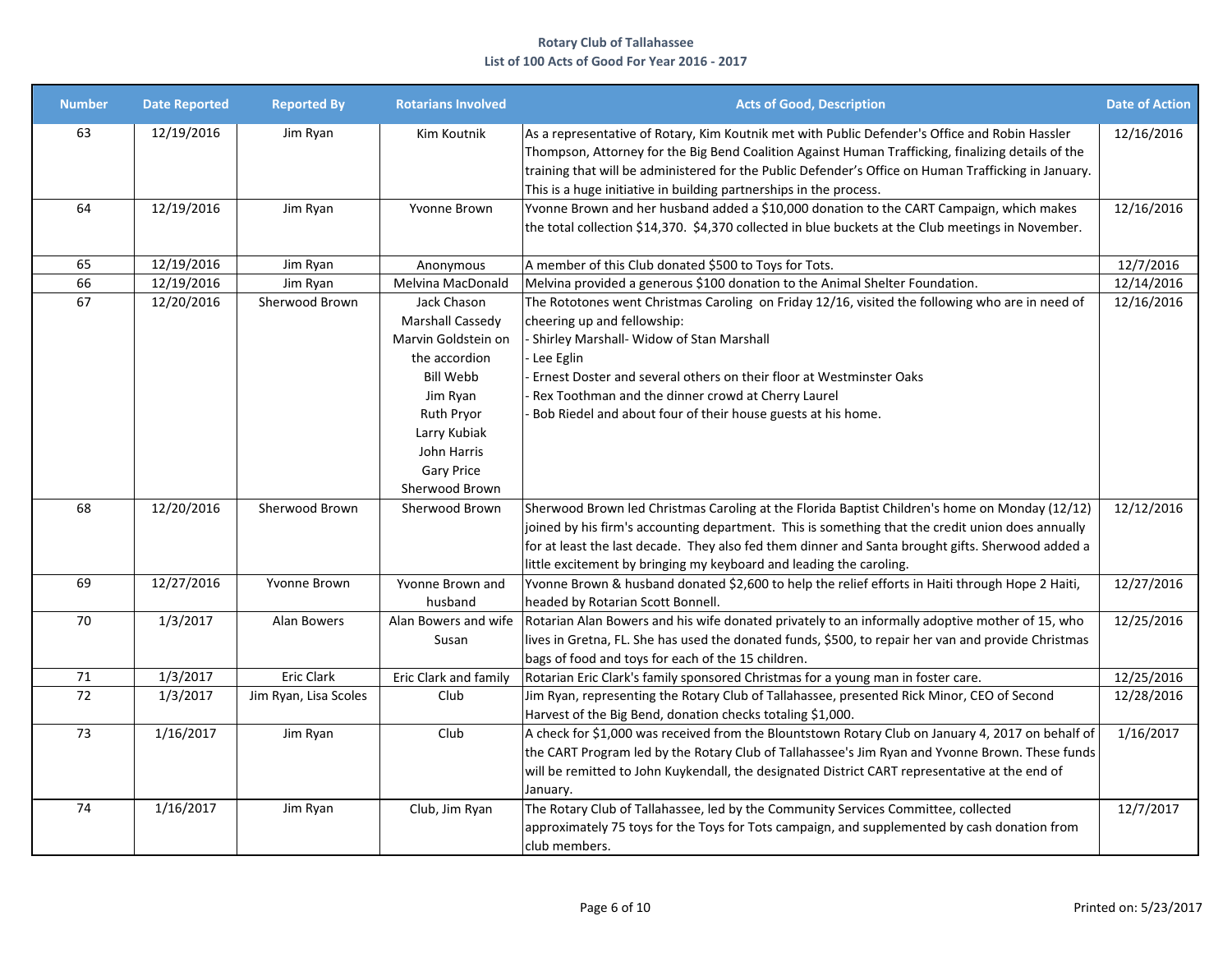| <b>Number</b> | <b>Date Reported</b> | <b>Reported By</b>  | <b>Rotarians Involved</b>                                                                                                                                 | <b>Acts of Good, Description</b>                                                                                                                                                                                                                                                                                                                                                       | <b>Date of Action</b>      |
|---------------|----------------------|---------------------|-----------------------------------------------------------------------------------------------------------------------------------------------------------|----------------------------------------------------------------------------------------------------------------------------------------------------------------------------------------------------------------------------------------------------------------------------------------------------------------------------------------------------------------------------------------|----------------------------|
| 75            | 1/18/2017            | Jim Dincalci        | Jim Dincalci                                                                                                                                              | Rotarian Jim Dincalci was part of the planning committee for the Big Bend Coalition for Human<br>Trafficking Faith Symposium.                                                                                                                                                                                                                                                          | 1/14/2017                  |
| 76            | 1/18/2017            | Jim Dincalci        | Jim Dincalci                                                                                                                                              | Rotarian Jim Dincalci presented a free 3-hour stress management/forgiveness workshop for the<br>Leon County Sheriff's department Negotiating Team.                                                                                                                                                                                                                                     | 1/18/2017                  |
| 77            | 2/6/2017             | <b>Steve Grimes</b> | <b>Steve Grimes</b>                                                                                                                                       | Rotarian Steve Grimes continues to deliver Meals on Wheels, as he has for 25 years.                                                                                                                                                                                                                                                                                                    | Continuous<br>volunteering |
| 78            | 2/20/2017            | Greg Cowan          | Club                                                                                                                                                      | Greg Cowan, the Rotary Youth Services Committee chair presented a check to the Southern<br>Scholarship Foundation in the amount of \$1600 (\$1000 budgeted and \$600 from the Club's<br>reduced lunch initiative on the Wednesday before Thanksgiving).                                                                                                                                | 1/18/2017                  |
| 79            | 2/20/2017            | Greg Cowan          | Club                                                                                                                                                      | Greg Cowan, the Rotary Youth Services Committee chair presented a check in the amount of \$5000<br>to Rotary Youth Camp, as the Club's annual donation.                                                                                                                                                                                                                                | 2/8/2017                   |
| 80            | 3/2/2017             | <b>Elle Davis</b>   | <b>Elle Davis</b>                                                                                                                                         | Elle Davis helped her 89-year old neighbor, Claude, build a retaining wall at his home.                                                                                                                                                                                                                                                                                                | 3/1/2017                   |
| 81            | 2/20/2017            | Fancy Funk          | Pat Hogan, Fancy Funk,                                                                                                                                    | Over 300 residents of the Westminster Oaks Retirement Community and guests were pleased to<br>Don Wilson, Larry Baird host the first showing of the documentary in Florida of the Bobby Bowden Dynasty Documentary:<br>A Story of Faith, Family and Football. Involved Rotarians helped organize this event and provided a<br>valuable community gathering and fellowship opportunity. | 2/19/2017                  |
| 82            | 3/5/2017             | Manny Hernandez     | Dincalci                                                                                                                                                  | Area Rotarians and Club A Free Diabetes Screening event organized by the Southside Rotary, participated by other Area<br>members: Larry Deeb, Rotary members, was conducted on Saturday, March 4th, to help provide life-saving Diabetes<br>Manny Hernandez, Jim   screening to the less-fortunate in the community.                                                                   | 3/4/2017                   |
| 83            | 3/6/2017             | Ivan Johnson        | Ivan Johnson                                                                                                                                              | Ivan Johnson served as a Discussion Leader/Faculty for the Rotary Leadership Institute in Americus,<br>GA, on January 28, 2017.                                                                                                                                                                                                                                                        | 1/28/2017                  |
| 84            | 3/6/2017             | Ivan Johnson        | Ivan Johnson                                                                                                                                              | Ivan Johnson served as the Leader for the Rotary Foundation Panel at Peach State PETS in Atlanta<br>on February 24-26, 2017.                                                                                                                                                                                                                                                           | $2/24$ to<br>2/26/2017     |
| 85            | 3/6/2017             | Ivan Johnson        | Ivan Johnson                                                                                                                                              | Ivan Johnson served as a Discussion Leader at the Florida Presidents-Elect Training Seminars (PETS) 3/2 to 3/4/2017<br>in Orlando on March 2-4, 2017.                                                                                                                                                                                                                                  |                            |
| 86            | 3/6/2017             | Lisa Scoles         | Larry Kubiak, Bill                                                                                                                                        | Larry, Bill, and other club members participated in the 100th Anniversary event at Tom Brown Park<br>Gunter, other members on 2/18/17, which included cleaning up the park and donating items to the animal shelter.                                                                                                                                                                   | 2/18/2017                  |
| 87            | 3/6/2017             | Lisa Scoles         | Kubiak, Donald Parks,<br>Sherwood Brown, Ivan<br>Johnson, Manny<br>Hernandez, Santosh<br>Pradhan, Sequoia Heidt-<br>Kausch, Saniya<br>Pradhan, and others | Marvin Goldstein, Larry Marvin, Larry, Donald, Sherwood, Ivan, Santosh, Sequoia, Manny, and others were involved in<br>planning or participating in the Peace with Music Concert on 2/23/17                                                                                                                                                                                            | 2/23/2017                  |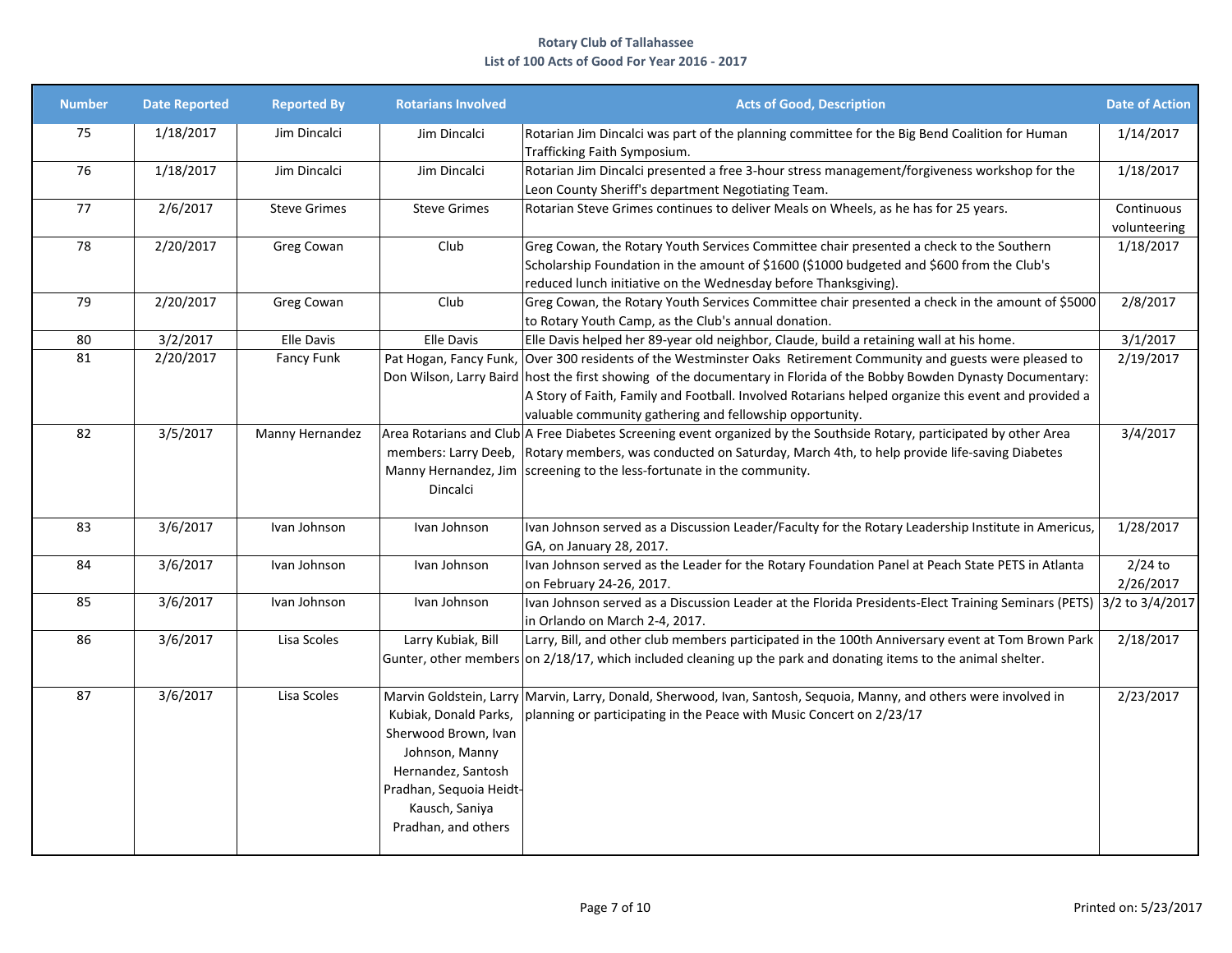| <b>Number</b> | <b>Date Reported</b> | <b>Reported By</b> | <b>Rotarians Involved</b>                                                                                                         | <b>Acts of Good, Description</b>                                                                                                                                                                                                                                                                                                                                                                                                                                                                                                                                                                                                                                                                                            | <b>Date of Action</b>                 |
|---------------|----------------------|--------------------|-----------------------------------------------------------------------------------------------------------------------------------|-----------------------------------------------------------------------------------------------------------------------------------------------------------------------------------------------------------------------------------------------------------------------------------------------------------------------------------------------------------------------------------------------------------------------------------------------------------------------------------------------------------------------------------------------------------------------------------------------------------------------------------------------------------------------------------------------------------------------------|---------------------------------------|
| 88            | 3/6/2017             | Lisa Scoles        | Ivan Johnson, Larry<br>Kubiak, Bill Gunter,<br>Sequoia Heidt-Kausch,<br>and others                                                | A reception was held in connection with the Peace Concert, in which our Club and other Rotary<br>Clubs presented information about their clubs to the attendees of the Peace Concert.                                                                                                                                                                                                                                                                                                                                                                                                                                                                                                                                       | 2/23/2017                             |
| 89            | 3/6/2017             | Lisa Scoles        | Lisa Scoles and family                                                                                                            | On Thanksgiving Day (11/24/16), Lisa's family helped prepare and serve Thanksgiving meals to<br>people who needed a place to go or couldn't afford a meal as part of a community Thanksgiving<br>meal in Monticello, Florida.                                                                                                                                                                                                                                                                                                                                                                                                                                                                                               | 11/24/2016                            |
| 90            | 3/10/2017            | Lee Wagner         | Kelley Phillips, Lee<br>Wagner, Ivan Johnson,<br>David Mullins, Jim<br>Dincalci, Sal Blandino,<br>Alan Bowers, Santosh<br>Pradhan | Kelley Phillips along with the coordination of Lee Wagner has made an arrangement for the<br>mentors and the mentees (from Nims Middle School) to have a dinner at the University Center<br>Club at the FSU Football stadium.                                                                                                                                                                                                                                                                                                                                                                                                                                                                                               | 3/10/2017                             |
| 91            | 2/1/2017             | Lori McCall        | Walt Colon                                                                                                                        | Walt and dental professionals from across the Big Bend provided a day of free dental care for<br>adults, including cleanings, fillings and extractions. This event was a partnership between<br>Periodontal Associates of North Florida and Dentistry from the Heart.                                                                                                                                                                                                                                                                                                                                                                                                                                                       | 2/4/2017                              |
| 92            | 3/14/2017            | Eric Clark         | Eric Clark                                                                                                                        | Eric took a group of kids from his Meridian Park baseball team to the FSU/Boston College baseball<br>game on Saturday, March 11. Eric furnished the tickets. They had a great time and watched the<br>Noles win both games of the doubleheader.                                                                                                                                                                                                                                                                                                                                                                                                                                                                             | 3/11/2017                             |
| 93            | 3/20/2017            | Greg Cowan         | Club; Richard Cassedy<br>(Lead), Tom Stitely, and<br>Maribel Parzych                                                              | The Rotary Club of Tallahassee will again be supporting local little league baseball with a \$500<br>contribution to Powermill Sports. The team needs new helmets, and our contribution will be able<br>to assist with this purchase.                                                                                                                                                                                                                                                                                                                                                                                                                                                                                       | 3/20/2017                             |
| 94            | 3/20/2017            | Greg Cowan         | Club; Kaye Kendrick<br>(Lead)                                                                                                     | With Kaye's help, the Rotary Club of Tallahassee will help to sponsor children attending the Spring<br>Break Camp at LeMoyne. The camp helps foster safety, welfare, appreciation of arts and a healthy<br>mode of expression for community youth. A week of camp costs \$140 per child, and we will<br>provide LeMoyne a check for \$400 helping sponsor nearly three children's attendance and supplies<br>at the camp.                                                                                                                                                                                                                                                                                                   | $3/13/2017 -$<br>3/17/2017            |
| 95            | 3/20/2017            | Greg Cowan         | (Lead)                                                                                                                            | Club; Marissa Langston The Rotary Club of Tallahassee, through Marissa Langston, have invited students to Rotary Club for<br>the Lunch with a Rotarian Program beginning Wednesday, March 22. Marissa has 20 students<br>participating in the program during the semester, and she will be bringing five students at a time to 4/12/2017, and<br>lunch on March 22, March 29, April 12, and April 26. She has also made some great improvements<br>to the format for this program. The students are now to sit in reserved seats across multiple tables<br>instead pairing with only one Rotarian. This change is at the request of students and will allow<br>them the opportunity to network with more than one Rotarian. | 3/22/2017,<br>3/29/2017,<br>4/26/2017 |
| 96            | 3/30/2017            | Elle Davis         | Elle Davis                                                                                                                        | Rotarian Elle Davis volunteered for a total of 3 hours as an assistant to coach 9 year old youths for<br>their 2 soccer games.                                                                                                                                                                                                                                                                                                                                                                                                                                                                                                                                                                                              | 3/25/2017                             |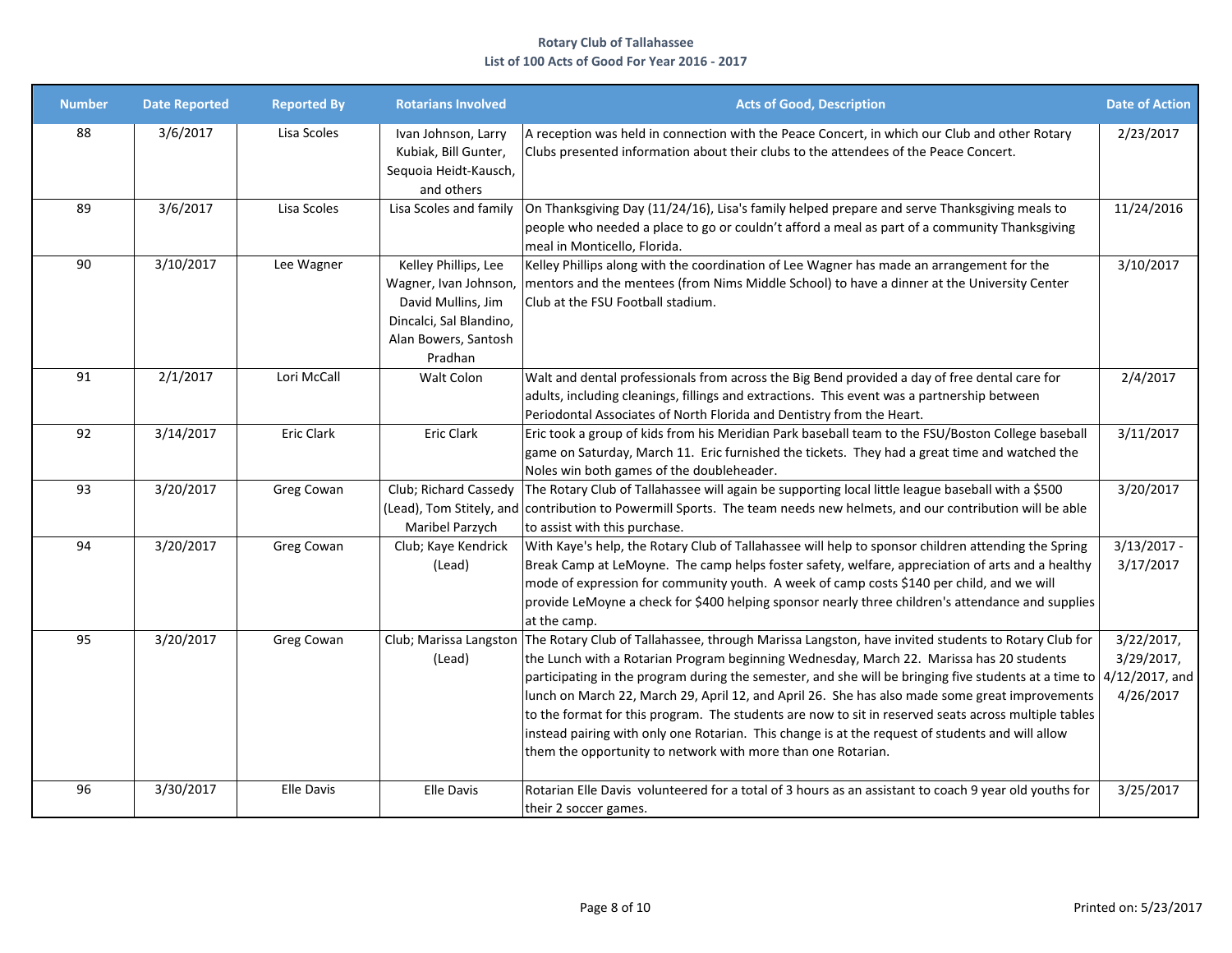| <b>Number</b> | <b>Date Reported</b> | <b>Reported By</b> | <b>Rotarians Involved</b>                                                                                       | <b>Acts of Good, Description</b>                                                                                                                                                                                                                                                                                                                                                                                                                                                                                                                                                           | <b>Date of Action</b> |
|---------------|----------------------|--------------------|-----------------------------------------------------------------------------------------------------------------|--------------------------------------------------------------------------------------------------------------------------------------------------------------------------------------------------------------------------------------------------------------------------------------------------------------------------------------------------------------------------------------------------------------------------------------------------------------------------------------------------------------------------------------------------------------------------------------------|-----------------------|
| 97            | 4/5/2017             | Ruth Pryor         | Ruth Pryor                                                                                                      | Rotarian Ruth Pryor assisted a person in need on March 29th, who had suffered a health condition<br>resulting from being in the heat while attending an outdoor event, by providing physical assistance<br>which prevented physical injury as the person collapsed on the ground. 911 was called and<br>assistance by first responders was rendered.                                                                                                                                                                                                                                       | 3/29/2017             |
| 98            | 4/13/2017            | Fancy Funk         | Fanchon Funk                                                                                                    | Tawainga Katsvairo and April 22, 2017 an invitation is extended to Tallahassee and surrounding counties residents to<br>enjoy a Fish Fry at the Phipps Farm to learn more about Earth Day, protecting our environment,<br>the work of the Better Universe and Citizens (BUC) Foundation special projects on environmental<br>conservation and sustainability education at the K-12 level. BUC is also active in land reclamation,<br>improving watershed and availability of clean water for both humans and animal populations. BUC<br>is taking on the problem of soil erosion in Haiti. | 4/22/2017             |
| 99            | 4/17/2017            | Maureen Thompson   | Maureen Thompson                                                                                                | Rotarian Maureen Thompson is currently fostering a dog for the animal shelter - Rascal, and 11<br>year old dachshund mix. Rascal is still open for adoption from Maureen.                                                                                                                                                                                                                                                                                                                                                                                                                  | Since March<br>2017   |
| 100           | 4/18/2017            | Jim Ryan           | Coins for Alzheimer's<br><b>Research Trust</b><br>program, donors from<br>our club, and other<br>district clubs | The Cart Program raised \$1,246.00 through table bucket donations at the Rotary District<br>Conference April 8, 2017 Model Luncheon. This donation will be matched by a \$1000 anonymous<br>donation (through Robert Hall) of \$1,000, and a donation of \$1,000 from Gulf Breeze Rotarian Jim<br>Reeves. This brings our total luncheon donation to \$3,246.! Exclusive of this conference gift, since<br>we reinstituted the program, we have collected a total of: \$488.59. This includes the \$76.16<br>collected at our April 12 meeting.                                            | 4/8/2017              |
| 101           | 4/17/2017            | Jim Ryan           | Club                                                                                                            | The Rotary Club of Tallahassee members participated in the last backpacking date of the school<br>year, where they packed 763 bags to provide food for underprivileged school kids during the<br>weekend.                                                                                                                                                                                                                                                                                                                                                                                  | 4/15/2017             |
| 102           | 5/12/2017            | Elle Davis         | <b>Elle Davis</b>                                                                                               | Rotarian Elle Davis helped an elderly neighbor, Tim Hendrix, with a tree that fell down during<br>Hurricane Hermine. Else was able to cut the 25' tree into 5' pieces for Waste Management to pick<br>up.                                                                                                                                                                                                                                                                                                                                                                                  | 5/7/2017              |
| 103           | 5/12/2017            | Manny Hernandez    | Manny Hernandez                                                                                                 | Rotarian Manny Hernandez helped the Children's Home Society and its TechSuccess Program<br>conduct a Telethon and Q&A at WTXL to benefit the underprivileged youth by expanding the<br>program's reach for providing free computer skills training. The program's goal is to develop<br>technology skills among local youth by removing barriers to learning technology among<br>underserved populations.                                                                                                                                                                                  | 3/23/2017             |
| 104           | 5/23/2017            | Fancy Funk         | Rotarian and TCC<br>President Jim<br>Murdaugh and his<br>Board of Trustees                                      | Rotarian "Fancy" Funk and other Board Members accepted a check for \$26,979.38 from Dr. Evelyn<br>Ploumis-Devick, President, to support Scholarships for six TCC students with disabilities, funded by<br>the late Toni Jo Mason Private Foundation.                                                                                                                                                                                                                                                                                                                                       | 5/15/2017             |
| 105           | 5/23/2017            | Fancy Funk         | Thornton, Dr. Mike<br>Forsthoefel                                                                               | Fanchon "Fancy" Funk, Rotarians "Fancy" Funk, Andrew Warner, and Donna Thornton were part of the Flag Guard of<br>Andrew Warner, Donna Honor to welcome the 2017 Tallahassee Honor Flight Veterans and Guardians 'home' from their<br>day trip to Washington, D.C. "Fancy" was a Guardian In 2015. Rotarian Dr. Michael Forsthoefel<br>leads the Medical Team for the Tallahassee Honor Flights.                                                                                                                                                                                           | 5/20/2017             |